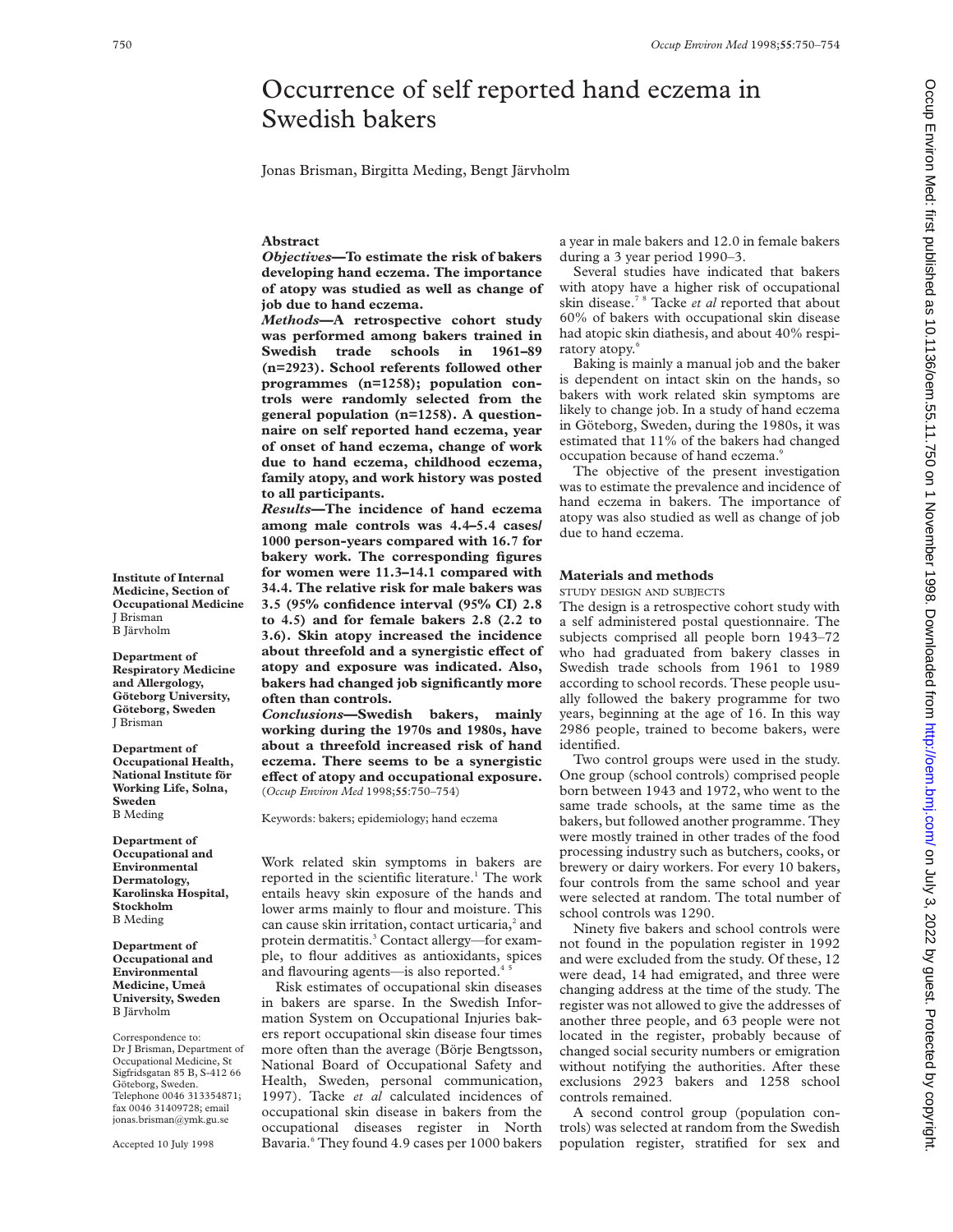*Table 1 Cumulative and 1 year period prevalences (%) of self reported hand eczema and the proportion (%) of subjects who reported childhood eczema and change of job due to hand eczema in bakers and controls*

|                                       | Former student bakers<br>Ever worked as baker |                 |                                 |                                     |
|---------------------------------------|-----------------------------------------------|-----------------|---------------------------------|-------------------------------------|
|                                       |                                               |                 |                                 |                                     |
|                                       | Yes<br>$(n=1644)$                             | No<br>$(n=558)$ | School<br>controls<br>$(n=931)$ | Population<br>controls<br>$(n=930)$ |
| Cumulative prevalence of hand eczema: |                                               |                 |                                 |                                     |
| $\geq 18$ y at onset:                 |                                               |                 |                                 |                                     |
| Men                                   | 15.0                                          | $8.0**$         | $8.2**$                         | $6.8***$                            |
| Women                                 | 20.3                                          | $12.9**$        | $15.1*$                         | $12.1***$                           |
| $\leq 15$ y at onset:                 |                                               |                 |                                 |                                     |
| Men                                   | 3.0                                           | 3.9             | 2.5                             | 4.5                                 |
| Women                                 | 4.1                                           | 3.5             | 3.5                             | 5.4                                 |
| 1 y period prevalence of hand eczema: |                                               |                 |                                 |                                     |
| Men                                   | 8.2                                           | $4.3*$          | 7.5                             | 7.5                                 |
| Women                                 | 15.0                                          | 12.7            | 13.9                            | $9.4*$                              |
| History of childhood eczema:          |                                               |                 |                                 |                                     |
| Men                                   | 11.0                                          | 11.1            | 11.0                            | 12.7                                |
| Women                                 | 16.8                                          | 16.6            | 16.1                            | 20.5                                |
| Changed job due to hand eczema:       |                                               |                 |                                 |                                     |
| Men                                   | 5.6                                           | 3.7             | $2.3***$                        | $2.1***$                            |
| Women                                 | 7.4                                           | 5.3             | 6.4                             | $3.1***$                            |

\*p<0.05; \*\*p<0.01; \*\*\*p<0.001 *v* former student bakers who had worked as bakers.

10-year birth group. This comprised 1258 people.

The study was approved by the committee of ethics of Göteborg University and by the Data Inspectorate.

#### QUESTIONNAIRE

A self administered questionnaire was posted to all participants in late 1992. The question about eczema (question 13 (Q13)) was: "Do you have or have you had hand eczema?" If this question was answered yes the following questions were: Q14A "How old were you when the hand eczema started?"; Q14B "Have you had hand eczema at any occasion in the past 12 months?". Hand eczema was defined as a positive answer to question Q13. The question about change of work was: Q20C "Have you ever changed job due to hand eczema?".

There were two questions on history of skin atopy: Q19 "Did you have childhood eczema?" and Q21C "Have any of your parents or siblings suffered from atopic eczema?". Questions on respiratory atopic history were: Q11A "Do you have or have you had hay fever?"; Q21A "Have any of your parents or siblings suffered from asthma? ", or  $Q21B$  "hay fever?".

The questionnaire also contained information on occupational history and respiratory symptoms. The results on occurrence of asthma have been published elsewhere.<sup>10</sup>

A total of 5439 questionnaires were sent out. The response rates after two reminders were: former baker students 2226/2923 (76.2%), school controls 931/1258 (74.0%), population controls 930/1258 (73.9%).

## RELIABILITY

A second, identical questionnaire was posted to 200 randomly selected people who had answered the first questionnaire without any reminder. The second questionnaire was sent out 5 months after the first one. The response rate was 73%. The agreement between discrete variables was estimated by the  $\kappa$  coefficient.<sup>11</sup> The  $K$  coefficient of the question on hand eczema  $(Q13)$  was 0.79.

*Table 2 Incidences (cases/1000 person-years) of hand eczema in former student bakers and controls with onset at* >*18y (number of incident cases of hand eczema are in parentheses)*

|                           | Men       | Women     |
|---------------------------|-----------|-----------|
| Former student bakers:    |           |           |
| When working as baker     | 16.7(114) | 34.4 (87) |
| When in other occupations | 4.5(40)   | 11.7(54)  |
| School controls           | 5.4(39)   | 14.1 (54) |
| Population controls       | 4.4(32)   | 11.3(43)  |

The reliability of the temporal aspect of the onset of hand eczema (Q14A) was also studied. There were 36 people who had had hand eczema on both occasions. One of them did not answer question 14A on the second occasion. Eleven people gave identical answers to question 14A on the two occasions, the answers of 12 people differed by 1 year, in six people it differed by 2 years, in three people the difference was three years, in one person the difference was 6, and in two people 7 years.

## DATA ANALYSIS

Incidences were calculated by the number of new cases of hand eczema per person-years under observation (1961–92). The personyears in bakers and school controls were calculated from the year they left the trade school programme until 1992 or until they developed hand eczema. Population controls contributed with person-years from 18 years of age—that is, the age at which most bakers left school—until 1992, or until they developed hand eczema. If hand eczema was reported before the age of 18 or if the starting year of the eczema was unknown, the subject was excluded from the incidence study. In bakers, the incidence was calculated separately for time as a baker, and for time in other occupations. Incidence rate ratios were calculated and are referred to as relative risks. 95% Confidence intervals (95% CIs) of the relative risk were calculated with the test based method.<sup>12</sup> Differences between incidences were evaluated with a normal approximation of a binominal test. The p values for differences in prevalences were calculated with the  $\chi^2$  test. Only p values <0.05 are indicated.

## **Results**

Of the 2226 former baker students who answered the questionnaire, 1644 (73.9%) had worked as bakers after leaving school, 558 (25.1%) had never worked as bakers, and 24 (1.0%) did not report their working history. The mean age for men (n=1280) was 31 years, and for women (n=946) 27 years.

Hand eczema generally occurred more often among women than men (tables 1 and 2). The cumulative prevalences of hand eczema with onset at the age of  $\geq 18$  were significantly higher in both men and women among the former baker students who had worked as bakers than in all other groups. The differences between the groups were small and were not significant in the cumulative prevalence with onset of hand eczema at <15 years of age (table 1). In male former baker students there was a significantly higher 1 year period prevalence of hand eczema among those who had worked as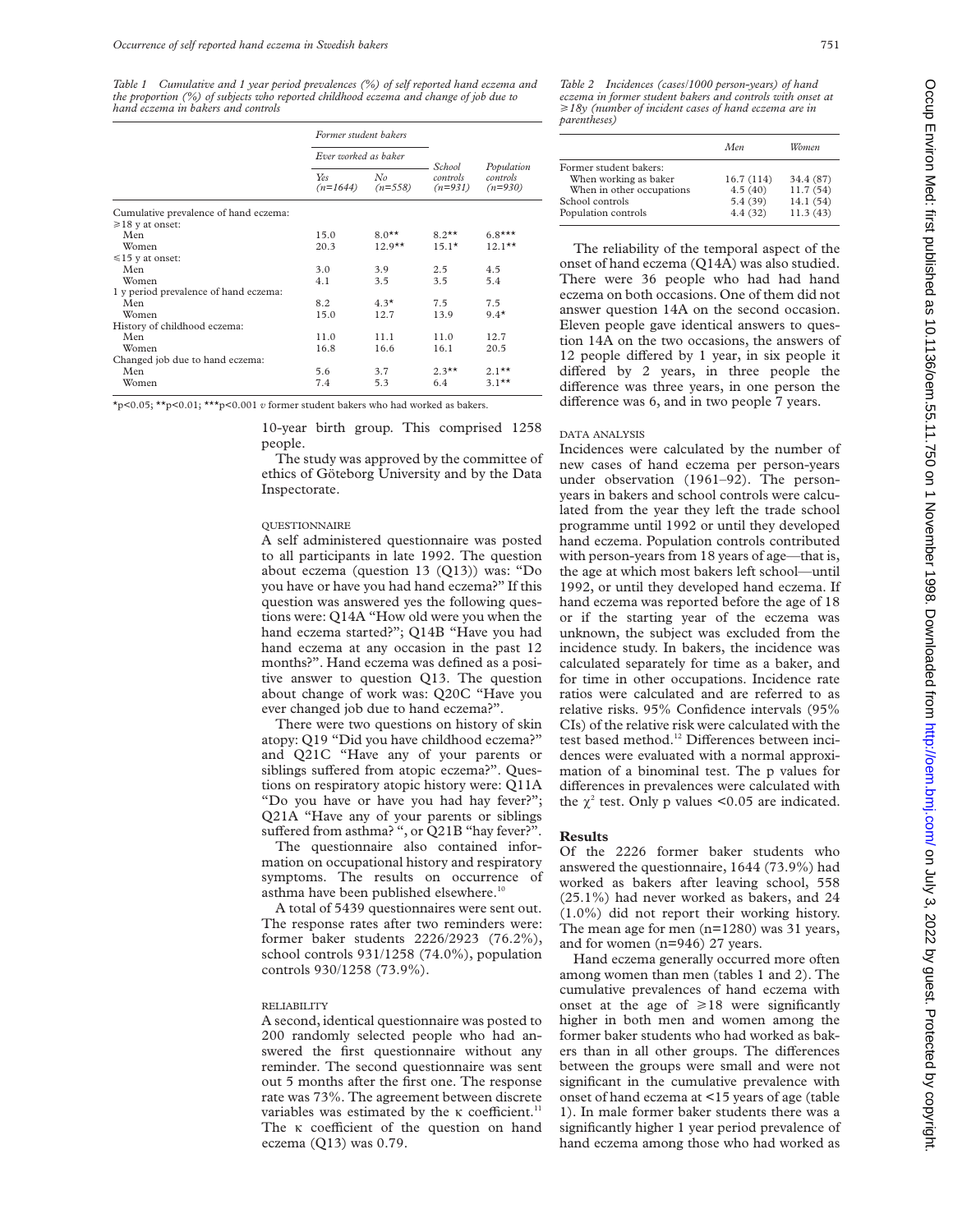*Table 3 Relative risk of hand eczema while working as a baker, v time in other occupations, school and population controls with onset at*  $\geq$  18 y

|                           | Men.             |                       | Women            |                       |
|---------------------------|------------------|-----------------------|------------------|-----------------------|
| Comparison group          | Relative<br>risk | 95% CI                | Relative<br>risk | 95% CI                |
| When in other occupations | 3.7              | $2.6 \text{ to } 5.3$ | 2.9              | $2.3 \text{ to } 3.8$ |
| School controls           | 3.1              | $2.2 \text{ to } 4.4$ | 2.4              | $1.9 \text{ to } 3.2$ |
| Population controls       | 3.8              | $2.6 \text{ to } 5.5$ | 3.0              | $2.2 \text{ to } 4.3$ |

*Table 4 Incidences (cases/1000 person-years) of hand eczema with onset at*  $\geq$  18y relative *to reported childhood eczema (Q19) or a family history of atopic eczema (Q21 C) (number of incident cases are within parentheses)*

|                   | Former student bakers     |                              |                    |                        |
|-------------------|---------------------------|------------------------------|--------------------|------------------------|
|                   | When working<br>as bakers | When in other<br>occupations | School<br>controls | Population<br>controls |
| Men:              |                           |                              |                    |                        |
| Childhood eczema: |                           |                              |                    |                        |
| Yes               | 47.1 $(22)$ ***           | $11.4(7)$ **                 | 9.7(6)             | $11.2 (7)$ **          |
| N <sub>0</sub>    | 14.3 (88)                 | 4.0(32)                      | 4.8(31)            | 3.8(25)                |
| Family history:   |                           |                              |                    |                        |
| <b>Yes</b>        | 23.2(9)                   | 16.1 $(9)$ ***               | 6.2(3)             | 6.2(3)                 |
| No                | 16.4(91)                  | 3.8(28)                      | 4.7(28)            | 4.0(24)                |
| Women:            |                           |                              |                    |                        |
| Childhood eczema: |                           |                              |                    |                        |
| Yes               | $71.7(23)$ ***            | $21.9(12)$ *                 | 23.4(12)           | 31.8 $(16)$ ***        |
| No                | 29.0(63)                  | 10.5(41)                     | 12.8(42)           | 8.1(26)                |
| Family history:   |                           |                              |                    |                        |
| Yes               | $75.7(19)$ ***            | $24.2(12)$ *                 | 14.8(7)            | 24.2 $(11)$ **         |
| No                | 27.9 (57)                 | 10.7(39)                     | 14.6(45)           | 9.5(27)                |

\*p<0.05; \*\*p<0.01; *\*\*\**p<0.001people with *v* people without childhood eczema or family history.

*Table 5 Incidence (cases/1000 person-years) of hand eczema with onset at*  $\geq$  18 y relative *to reported previous onset of hay fever or a family history of hay fever (number of incident cases are within parentheses)*

|                              | Former student bakers           |                              |                    |                        |
|------------------------------|---------------------------------|------------------------------|--------------------|------------------------|
|                              | When in<br>other<br>occupations | When<br>working as<br>bakers | School<br>controls | Population<br>controls |
| Men:                         |                                 |                              |                    |                        |
| Previous hay fever:          |                                 |                              |                    |                        |
| Yes                          | 25.0(19)                        | 6.3(6)                       | 4.7(5)             | 9.9 $(7)$ *            |
| No.                          | 15.7(95)                        | 4.2(34)                      | 5.5(34)            | 3.8(25)                |
| Family history of hay fever: |                                 |                              |                    |                        |
| Yes                          | 25.5(20)                        | 7.1(6)                       | $10.1(11)$ *       | 7.0(8)                 |
| No                           | 16.5(88)                        | 3.7(27)                      | 4.7(26)            | 3.7(21)                |
| Women:                       |                                 |                              |                    |                        |
| Previous own hay fever:      |                                 |                              |                    |                        |
| Yes                          | 37.9 (10)                       | $21.5(10)^*$                 | 19.4(9)            | $26.9(13)$ ***         |
| No                           | 34.1 (77)                       | 10.6(44)                     | 13.4 (45)          | 9.1(30)                |
| Family history of hay fever: |                                 |                              |                    |                        |
| <b>Yes</b>                   | 45.7(20)                        | 18.4(15)                     | 15.4(9)            | 16.9(12)               |
| No                           | 29.1(55)                        | 10.5(36)                     | 13.9 (41)          | 9.6(26)                |

\*p<0.05; *\*\*\**p<0.001 people with *v* people without hay fever*.*

a baker, than among those who had not. In female former baker students who had worked as bakers the 1 year prevalence was significantly higher than population controls.

Female bakers had the highest incidences of hand eczema, 34.4 cases/1000 person-years, whereas male bakers had an incidence of 16.7 (table 2).

For both sexes, the relative risk of hand eczema was significantly greater for work as a baker than for any comparison group (table 3). The estimated relative risks were of similar size for the different comparison groups (range  $2.4 - 3.8$ ).

In all, 34% of all people in the study with hand eczema reported eczema in childhood, this ranged from 29% among former baker students who had ever worked as bakers to 47% among population controls. Of all subjects with childhood eczema 44% had devel*Table 6 Incidences (cases/1000 person-years) of hand eczema while working as a baker, according to time after start of employment (number of incident cases are within parentheses)*

|              |                      | Years after start of employment |                      |  |  |
|--------------|----------------------|---------------------------------|----------------------|--|--|
|              | $\leq$ 1             | $2 - 5$                         | $\geqslant 6$        |  |  |
| Men<br>Women | 23.4(31)<br>43.5(39) | 21.3(50)<br>33.7 (38)           | 10.5(33)<br>20.0(10) |  |  |

oped hand eczema, the rate being highest among those who had ever worked as bakers (48%).

The incidences of hand eczema relative to atopic history are shown in table 4. People with a history of childhood eczema (affirmative answer to Q19) or a family history of atopic eczema among next of kin (Q21C) had higher incidences than those without such a history. Female bakers reporting childhood eczema had the highest incidences; about 70 cases/ 1000 person-years.

A history of own or family hay fever (affirmative answer to either  $Q11A$  or  $Q21B$ ) increased the incidence of eczema by a factor of about 1.5 (table 5).

A history of childhood eczema was slightly more frequent in both male and female population controls, but the differences were not significantly different from the other groups (table 1).

The highest incidence of hand eczema occurred during the first year of employment as a baker (table 6). Even after  $\geq 6$  years as a baker the incidences were about twice as high as among controls.

Male bakers reported change of job due to hand eczema significantly more often than both control groups and female bakers more often than the population controls (table 1). Of the bakers with hand eczema 31% had changed job due to the disease, significantly more (p < 0.01) than among the referents (18%). Of the bakers who had changed job because of hand eczema, 58% had a history of childhood eczema.

#### **Discussion**

The study confirms that hand eczema is a common skin disease that affects women more often than men. Some cases are related to occupational exposure and our results designate bakery work as a risk occupation. A history of atopy increases the risk of hand eczema.

## ASPECTS OF VALIDITY

A longitudinal study was chosen instead of a cross sectional design to minimise problems such as selection bias and examination of a survival population. By using a postal questionnaire we were restricted to defining hand eczema as either a complex of skin symptoms or as a self reported diagnosis, the option that we chose. A clinical diagnosis by a dermatologist is often regarded as the gold standard of the diagnosis of hand eczema but only prevalent cases can be verified. The symptoms of hand eczema usually fluctuate with periods free of symptoms.<sup>13</sup> Thus, if the eczematic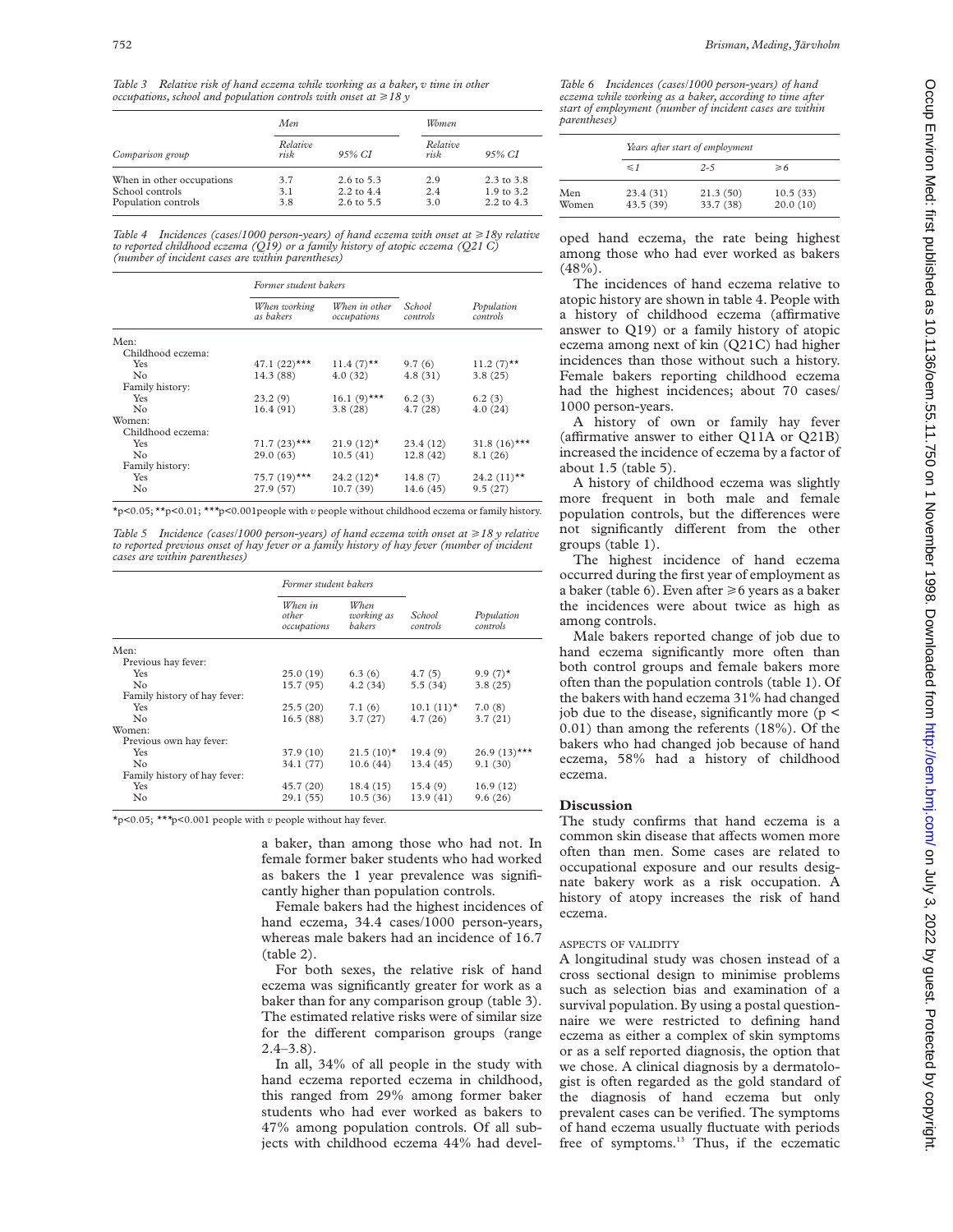symptoms disappear, either spontaneously, or for example by change of work, the diagnosis must be based on history or medical records alone.

Selection bias could be operating in the study. A self selection out of bakery school seems most probable and is supported by marginally lower prevalences of childhood eczema and hand eczema before the age of 15 among baker students (table 1). The school controls were originally chosen for the respiratory part of the study and are not ideal for the dermatological aspect as the other food processing trades also entail skin exposure causing hand eczema. Among the school controls a self selection process is indicated of people with a history of skin atopy leaving the trade school, as is the case with bakers (table 1).

Information bias could have been introduced if the bakers tended to describe the onset of hand eczema to time during work as a baker. The high reliability of the question on onset of hand eczema is somewhat against such a time of onset bias. Furthermore, the incidences in bakers when in other occupations were similar to those in the other controls.

The fluctuating natural history of hand eczema makes it difficult to diagnose accurately as not all cases are prevalent at a certain point of time. Smit *et al*<sup>14</sup> made a cross sectional questionnaire study of 207 nurses and found that a self reported diagnosis had a sensitivity of 65% and a specificity of 93% compared with a clinical examination by a dermatologist. The 1 year period prevalence was similar between self reported diagnosis (19.3%) and clinical evaluations by a dermatologist (18.3%). In a questionnaire study on male car mechanics, Meding *et al*<sup>15</sup> used the same questions on hand eczema as in our study. A clinical examination by a dermatologist was performed in 145 people. The specificity of that study was 96% and the sensitivity 59%.

We have used the history of hay fever as a measure of atopy as the use of biomarkers was considered not to be feasable in this study. For respiratory atopy, self reported hay fever has been compared with Phadiatop screening<sup>16</sup> or a skin prick test.<sup>17</sup> The positive predictive values were 37% and 43%, respectively.

# COMPARISONS WITH OTHER STUDIES OF INCIDENCE

We found incidences of hand eczema during work as a baker of 16.7/1000 person-years for men and 34.4/1000 for women. The corresponding incidences of Tacke *et al* were 4.9/1000 person-years in men and 12.0/1000 among women.<sup>6</sup> In that study the outcome variable was occupational hand eczema diagnosed by an official government physician. If the background incidence of hand eczema of population controls in our study is subtracted from the incidences during bakery work the incidence for male bakers is 12.3 and for female bakers 23.1. The differences in incidences between the two studies can be explained by different diagnostic definitions of hand eczema and data sets obtained in different ways.

Smit and Coenraads<sup>18</sup> studied the incidence of hand eczema in 371 nurses (69% were women) in a retrospective cohort. Hand eczema was defined as a positive answer to a complex of questions on skin symptoms. In all there were 18 incident cases with known time of onset giving an incidence of 42/1000 person-years. The incidence during the first year of employment was 61. Office employees (n=115) served as controls, one reported case of hand eczema with known time of onset among them gave an incidence of 6/1000 person-years which is in the same order of magnitude as the controls in our study (table 2). A prospective study of hand dermatitis in apprentice hairdressers and nurses<sup>19</sup> found high incidences, 328/1000 and 145/1000 person-years, respectively. The explanation may be a more generous diagnostic definition of hand dermatitis and a high risk during trade training.

Our study showed the highest incidences during the first year of employment as a baker (table 6). This may indicate that hand eczema is induced quickly in bakers but might also be an effect of a higher skin sensitivity generally at younger ages.

#### ATOPY

Childhood eczema has been shown to be a risk factor for adult hand eczema in several studies,<sup>20-23</sup> and so is previous asthma or hay fever in some studies<sup>21</sup> but not all.<sup>20</sup>

Skin atopy was in this study defined as either a history of own childhood eczema or atopic eczema among next of kin. Both definitions of atopy had a profound and similar effect on the incidences of hand eczema as shown in table 4. The frequency of skin atopy among incident cases of hand eczema in bakers in our study was 31%. This contrasts with the 60% atopic skin diathesis of Tacke *et al* and probably reflects the difference in defining hand eczema compared with our study.

The impact of childhood eczema and work as a baker on the incidence of hand eczema in men can be estimated. According to table 4 the relative risk for the atopic component in male population controls was 11.2/3.8∼3 and for the exposure component 47.1/11.4∼4. The combined relative risk of atopy and exposure is 47.1/4.0∼12, which fits well with a multiplicative synergistic effect  $(3\times4=12)$  of atopy and exposure. An additive model gives a less good fit:  $4.0+(14.3-4.0)+(11.4-4.0)$  < 47.1. A similar result was also obtained for women, whereas the effect of a family history seems less pronounced. Respiratory atopy was a weaker predictor and in general increased the incidence of hand eczema by a factor of about 1.5 (table 5).

# EXCLUSION OF ATOPIC PEOPLE

It is sometimes proposed that people with atopy should not be employed in risk occupations, such as bakers. The impact of such an exclusion can be estimated if atopy is defined as childhood eczema and its prevalence in men was 12.7% according to table 1. If 1000 men from the general population are employed as